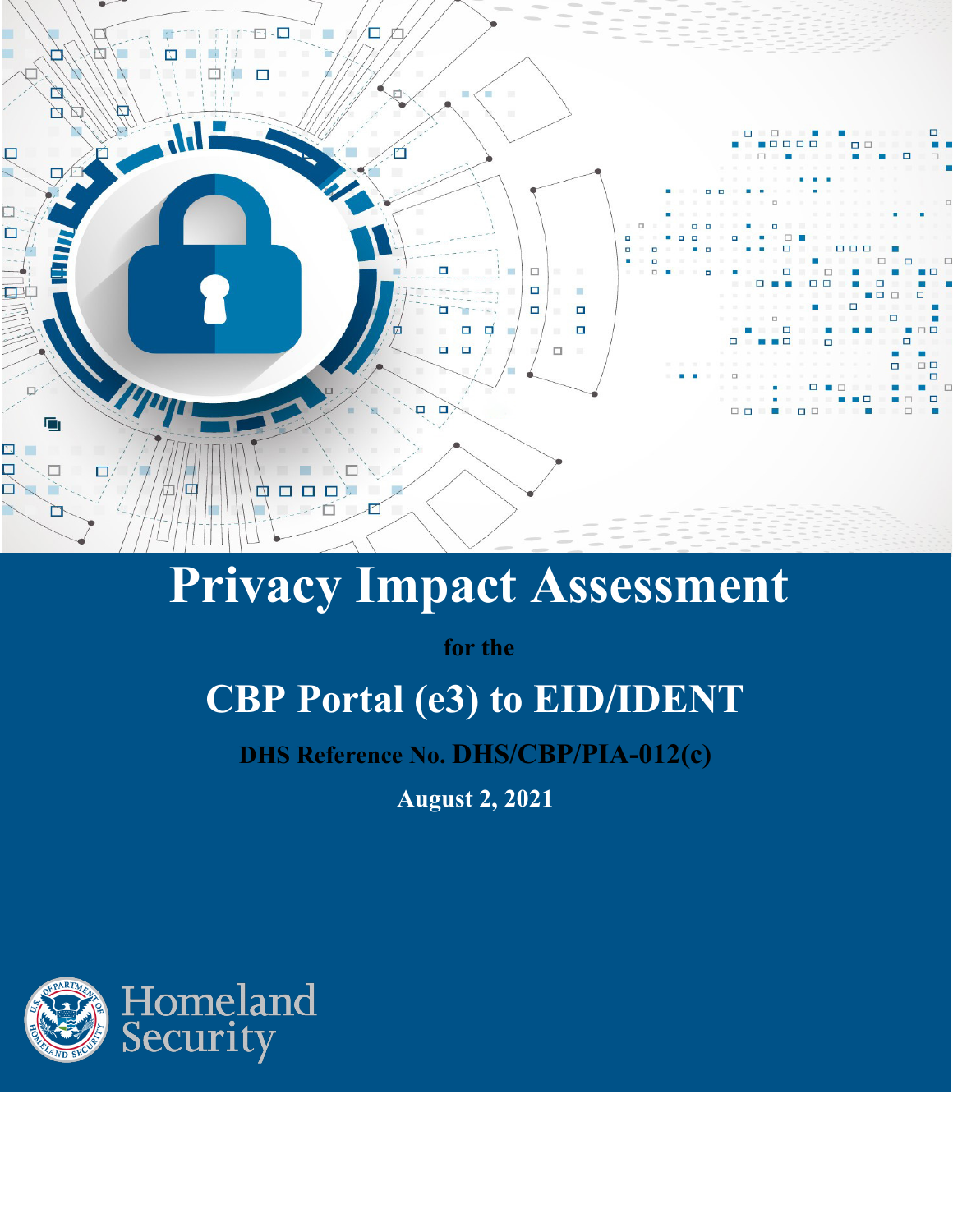

## **Abstract**

The U.S. Department of Homeland Security (DHS) U.S. Customs and Border Protection (CBP) operates the e3 portal ("e3") to collect and transmit data related to law enforcement activities to the U.S. Immigration and Customs Enforcement (ICE) Enforcement Integrated Database  $(EID)^1$  $(EID)^1$  and the DHS Automated Biometric Identification System (IDENT), which is being replaced by the Homeland Advanced Recognition Technology System (HART).<sup>[2](#page-1-1)</sup> CBP uses e3 to collect and transmit biographic, encounter, and biometric data of individuals encountered by U.S. Border Patrol (USBP). CBP is updating this Privacy Impact Assessment (PIA) to notify the public and assess the privacy risks of recent enhancements to the e3 portal to streamline processing and facilitate information sharing with other federal partners.

## **Overview**

USBP agents enforce immigration and customs laws between the ports of entry, detecting, interdicting, and apprehending those who attempt to illegally enter or smuggle individuals or contraband, as well as prevent the entry of terrorists and terrorist weapons from entering the United States. As the primary transactional system used by USBP agents to record encounters, the e3 portal was established to generate immigration enforcement forms, capture signatures from USBP agents and individuals in custody, capture narratives entered by USBP agents, and transmit biographic information for storage in ICE's EID and biometric information for storage in IDENT and its successor, HART.

USBP agents use e3 to store and transmit biographic information to EID and biometric information to IDENT/HART for processing, identification, and verification of identity of individuals encountered or apprehended by USBP. The e3 portal transmits data in real-time to EID and IDENT/HART and retrieves records from those systems for CBP enforcement action

<span id="page-1-0"></span><sup>&</sup>lt;sup>1</sup> See U.S. DEPARTMENT OF HOMELAND SECURITY, U.S. IMMIGRATION AND CUSTOMS ENFORCEMENT, PRIVACY IMPACT ASSESSMENT FOR THE ENFORCEMENT INTEGRATED DATABASE (EID), DHS/ICE/PIA-015 (2010 and subsequent updates), *available at* [https://www.dhs.gov/privacy-documents-ice,](https://www.dhs.gov/privacy-documents-ice) and DHS/ICE-011 Criminal Arrest Records and Immigration Enforcement Records (CARIER), 81 Fed. Reg. 72080 (October 19, 2016), *available at* [https://www.dhs.gov/system-records-notices-sorns.](https://www.dhs.gov/system-records-notices-sorns)

<span id="page-1-1"></span><sup>2</sup> *See* U.S. DEPARTMENT OF HOMELAND SECURITY, OFFICE OF BIOMETRIC IDENTITY MANAGEMENT, PRIVACY IMPACT ASSESSMENT FOR THE HOMELAND ADVANCED RECOGNITION TECHNOLOGY SYSTEM (HART) INCREMENT 1, DHS/OBIM/PIA-004 (2020), *available at* [https://www.dhs.gov/privacy-documents-office-biometric-identity](https://www.dhs.gov/privacy-documents-office-biometric-identity-management-obim)[management-obim.](https://www.dhs.gov/privacy-documents-office-biometric-identity-management-obim) HART replaces the legacy IDENT as the primary DHS system for storage and processing of biometric and associated biographic information for national security; law enforcement; immigration and border management; intelligence; background investigations for national security positions and certain positions of public trust; and associated testing, training, management reporting, planning and analysis, development of new technologies, and other administrative uses. The Office of Biometric Identity Management (OBIM) will implement HART in 4 incremental phases. For more information on IDENT, *see* U.S. DEPARTMENT OF HOMELAND SECURITY, OFFICE OF BIOMETRIC IDENTITY MANAGEMENT, PRIVACY IMPACT ASSESSMENT APPENDICES FOR THE AUTOMATED BIOMETRIC IDENTIFICATION SYSTEM (IDENT), DHS/OBIM/PIA-001 (2012), *available at* https://www.dhs.gov/privacy-documents-office-biometric-identity-management-obim.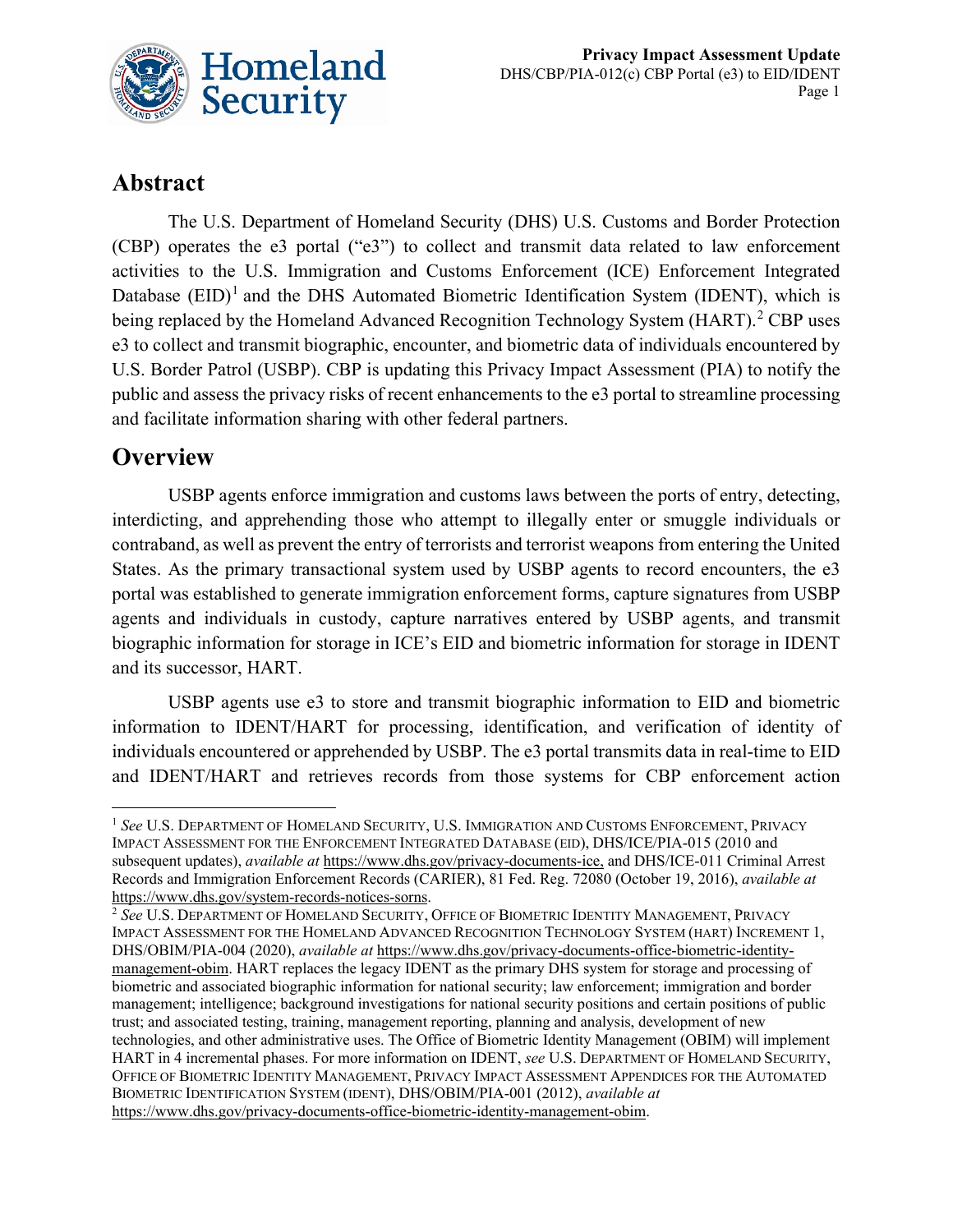

purposes. The e3 portal relies on EID and IDENT/HART to populate all query responses and serves as a method for USBP agents to add or modify information within EID and IDENT/HART.

The e3 suite of applications, which communicate with each other over the CBP network and through EID, enable USBP agents to: 1) record an apprehended individual's biographic information and seized property; 2) uniquely identify or verify the identity of encountered individuals<sup>[3](#page-2-0)</sup> by capturing and transmitting subject photographs and fingerprints to IDENT/HART in real-time; 3) view and record initial health screening information; 4) conduct screening of noncitizen unaccompanied children, including for trafficking concerns; 5) record information pertaining to border violence and human smugglers; 6) view and record information pertaining to criminal prosecutions (including past criminal history and current case information and charges), build cases for prosecution, and generate documents electronically based on the requirements of a particular court; 7) track and manage various custodial actions; 8) create statistical reports; 9) generate immigration forms for electronic signature; 10) enable USBP first- and second-line supervisors to review the signed immigration documents online; and 11) automate the process of sharing information to notify ICE that CBP is ready to transfer custody of an encountered individual.

## **Reason for the PIA Update**

CBP is updating the e3 PIA to document several system changes since the 2020 PIA update. This PIA update describes the use of several new microservices<sup>[4](#page-2-1)</sup> to expedite intake and processing of encountered individuals and new system integrations which enable CBP to capture and share e3 data more expeditiously. CBP has implemented several e3 system changes to include the following functionalities: 1) the collection of additional limited health information (COVID-19 related); 2) various microservices to facilitate processing and identity verification; 3) electronic<sup>[5](#page-2-2)</sup> and digital<sup>[6](#page-2-3)</sup> signatures; 4) the Review and Approval Portal (RAP) to route files electronically between CBP users and share information among and between CBP, ICE, (e.g., immigration forms, medical information) and the U.S. Department of Health and Human Services (HHS) Office of Refugee Resettlement (ORR) (i.e., placement requests for noncitizen unaccompanied

<span id="page-2-2"></span><span id="page-2-1"></span><span id="page-2-0"></span><sup>&</sup>lt;sup>3</sup> "Encountered individuals" refers to any individual encountered and taken into custody by U.S. Border Patrol, regardless of citizenship or immigration status.

<span id="page-2-3"></span><sup>4</sup> Microservices, also known as microservices architectural, splits large applications into much smaller pieces that exist independently of each other. Each microservice, or piece of an application, performs one process.

<span id="page-2-4"></span><sup>5</sup> Electronic signatures are electronic symbols, sounds, or processes that are attached to or logically associated with a record, which the signer applies with the intent to sign the record.

<sup>6</sup> Digital signatures embed what's called "Personal Key Infrastructure" (PKI) into the signing process, which serves as a means to identify both the party requesting a signature and the party providing that signature.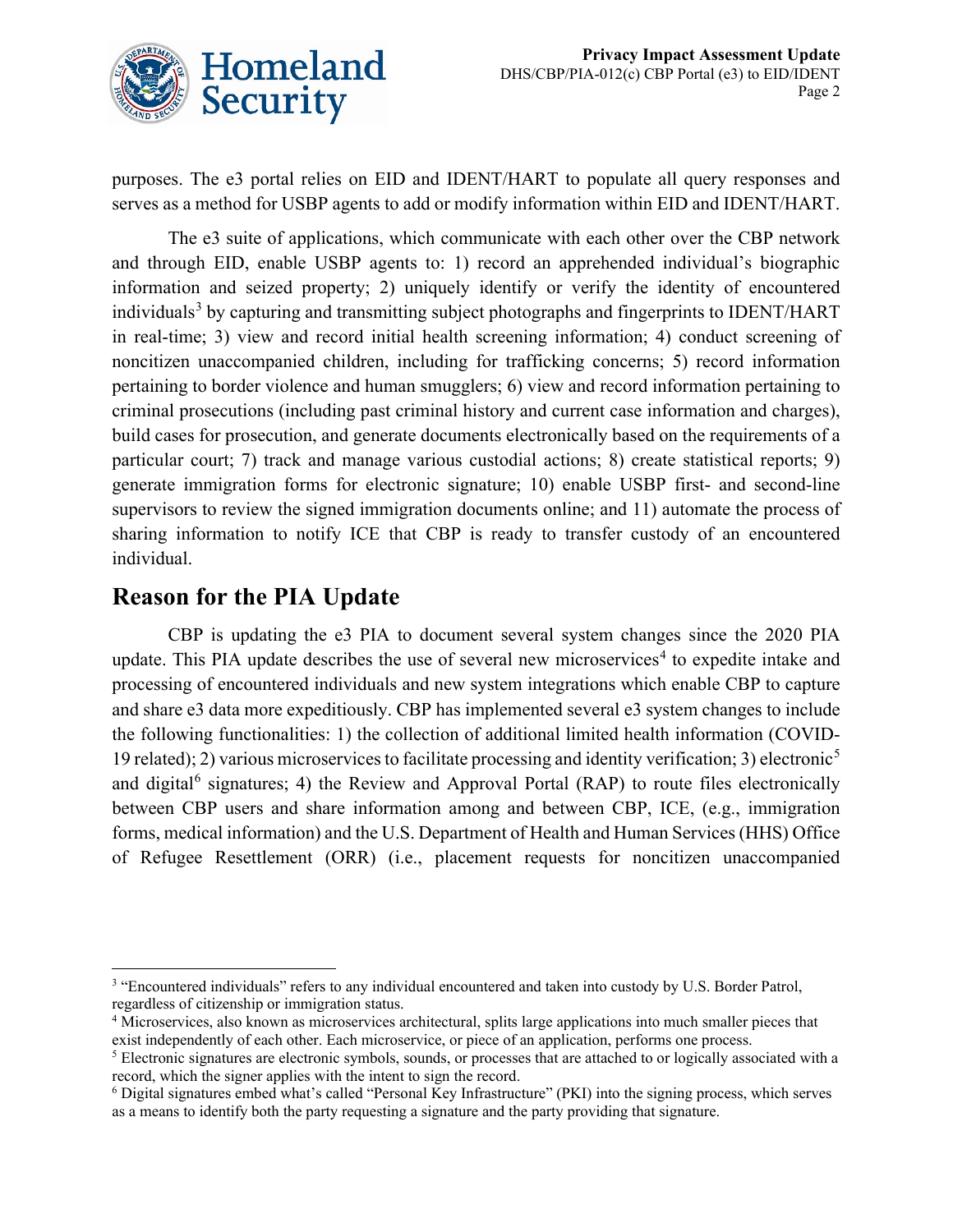

children<sup>[7](#page-2-4)</sup>); and 5) the ICE Case Acceptance System  $(CAS)^8$  $(CAS)^8$  to facilitate the transfer of certain detainees from CBP to ICE custody.

1. COVID-19 Survey

USBP agents attempt to identify whether encountered individuals in CBP custody may have the COVID-19 virus. Agents accomplish this by observing and interviewing individuals while in CBP custody, completing additional COVID-19 questions during the initial medical health screening process, and completing the *CBP Form 2500 – Alien Initial Health Interview Questionnaire.* [9](#page-3-1) The information is used by USBP agents to determine appropriate custodial arrangements (such as for juveniles or individuals requiring medical care) and the need for additional medical observation or treatment.

USBP agents may observe and interview encountered individuals and answer the following questions in e3 during the intake process. The information may be completed for an encountered individual (except for individuals subject to the U.S. Centers for Disease Control and Prevention (CDC) *Order Suspending Introduction of Certain Persons From Countries Where a Communicable Disease Exists*<sup>[10](#page-3-2)</sup> who are being immediately expelled pursuant to the CDC Order) with a nexus to an at-risk country:<sup>[11](#page-3-3)</sup>

• Has the encountered individual traveled to/through/from an at-risk country within the last 14 days? Yes/No

 $\frac{7}{1}$  USBP agents refer all noncitizen unaccompanied children from non-contiguous countries, as well as those noncitizen unaccompanied children from contiguous countries who are not able to voluntarily return to their country of origin, to HHS ORR.

<span id="page-3-0"></span><sup>8</sup> *See supra* note 1.

<span id="page-3-1"></span><sup>9</sup> *See* U.S. DEPARTMENT OF HOMELAND SECURITY, U.S. CUSTOMS AND BORDER PROTECTION, PRIVACY IMPACT ASSESSMENT FOR THE CBP PORTAL (E3) TO ENFORCE, DHS/CBP/PIA-012(b) (2020), *available at*  https://www.dhs.gov/privacy-documents-us-customs-and-border-protection for a full discussion of the privacy risks and mitigations regarding the CBP Form 2500. USBP agents complete a standardized medical questionnaire, *CBP Form 2500 – Alien Initial Health Interview Questionnaire*, for individuals in CBP custody, including individuals in custody under the age of 18 as well as any person with a reported, identified, or observed medical issue or concern while in CBP custody. The purpose of CBP Form 2500 is to provide initial identification of medical issues that may require immediate CBP referral to 911/EMS/the local hospital or to identify potential medical issues that may require a more detailed medical assessment by a trained medical professional.

<span id="page-3-2"></span><sup>&</sup>lt;sup>10</sup> See U.S. Department Of Health And Human Services (HHS), Centers For Disease Control And Prevention (CDC), Order Under Sections 362 & 365 Of The Public Health Service Act (42 U.S.C. §§ 265, 268): Order Suspending Introduction Of Certain Persons From Countries Where A Communicable Disease Exists, *available at*  [https://www.cdc.gov/coronavirus/downloads/10.13.2020-CDC-Order-Prohibiting-Introduction-of-Persons-FINAL-](https://www.cdc.gov/coronavirus/downloads/10.13.2020-CDC-Order-Prohibiting-Introduction-of-Persons-FINAL-ALL-CLEAR-encrypted.pdf)[ALL-CLEAR-encrypted.pdf.](https://www.cdc.gov/coronavirus/downloads/10.13.2020-CDC-Order-Prohibiting-Introduction-of-Persons-FINAL-ALL-CLEAR-encrypted.pdf)

<span id="page-3-3"></span><sup>&</sup>lt;sup>11</sup> At risk countries are countries identified in the Presidential Proclamations on the Suspension of Entry as Immigrants and Non-Immigrants of Certain Additional Persons Who Pose a Risk of Transmitting Coronavirus Disease with direct nexus to COVID-19. An individual's specific travel information is requested during processing. USBP Agents are directed to ask encountered individuals if they have traveled to/through/from an at-risk country in the past 14 days.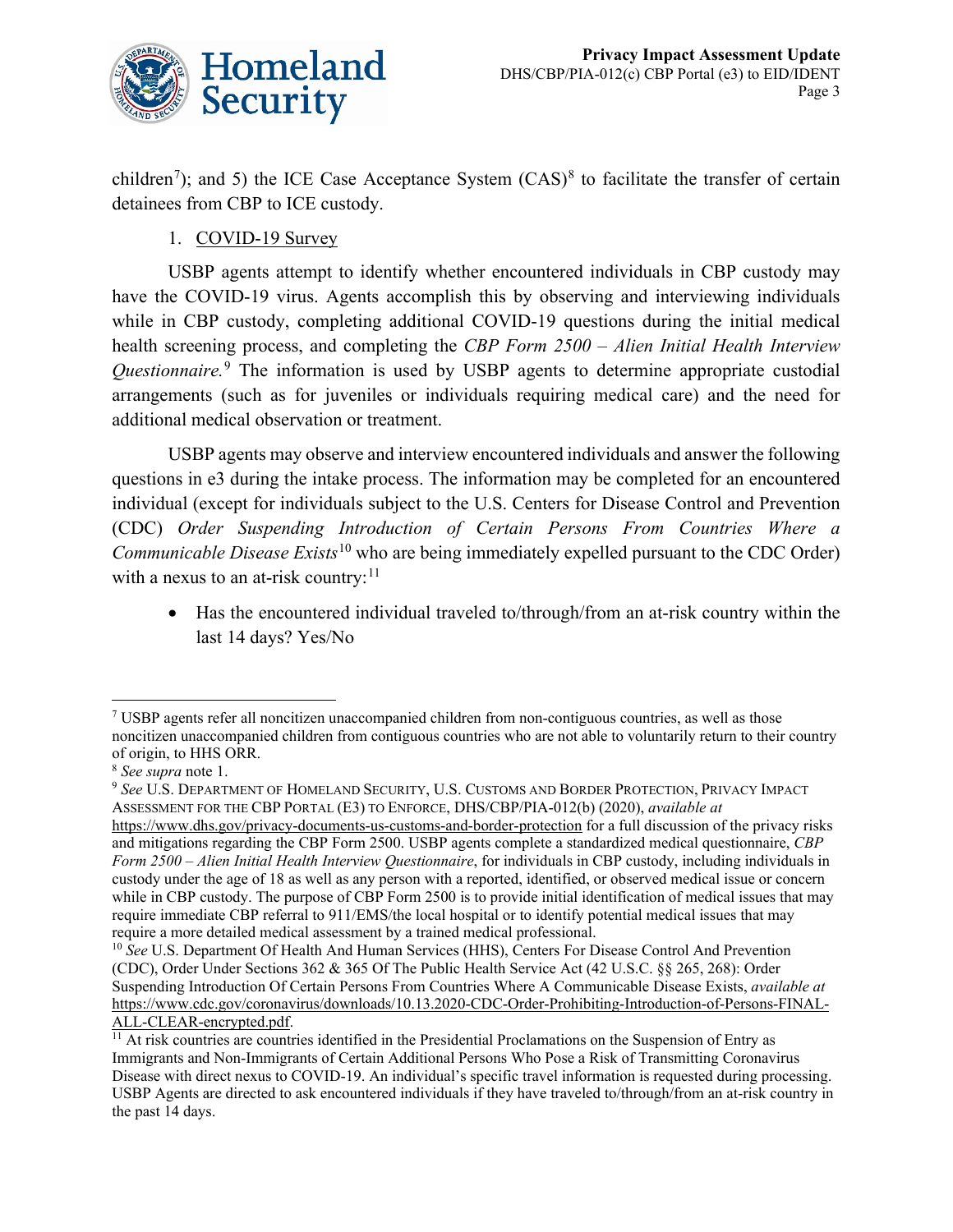

- Does the encountered individual exhibit any symptoms (fever, cough, difficulty breathing, or other flu-like symptoms)? Yes/No
- Was the CDC consulted regarding the encountered individual? Yes/No (Any consultation with the CDC is done verbally. No information is transmitted to the CDC.)
- Was the encountered individual referred to a hospital for any flu-like symptoms? Yes/No
- Was the encountered individual segregated and monitored as a precaution? Yes/No
- Was the encountered individual quarantined as per the CDC? Yes/No
- Was the encountered individual transferred to ICE? Yes/No
- Was the encountered individual released? Yes/No
- Was the encountered individual tested for COVID-19? Yes/No
- If encountered individual is tested for COVID-19, was the test positive? Yes/No
- 2. e3 Microservices

#### *Photo Service*

The new Photo Service replaces existing e3 photograph and fingerprint retrieval capability to display responsive photographs and fingerprints within e3 user interfaces, forms, and reports. Applications that want to display subject photos and fingerprints can now have a single source for retrieving the data from the original data source. The e3 Photo Service (in conjunction with the e3 NextGen application and e3 Biometrics) retrieves photos and fingerprints through a query and response from the Department of Defense (DOD) Automated Biometric Information System (ABIS),<sup>[12](#page-4-0)</sup> and the Federal Bureau of Investigation (FBI) Next Generation Identification (NGI).<sup>[13](#page-4-1)</sup> IDENT/HART displays the photos and fingerprint data in e3 interfaces, forms, and reports. Photo Service automatically retrieves photos and fingerprints from the above sources and displays the consolidated responses within a single unified user interface. This capability allows the USBP agent to evaluate and process photos and fingerprints from an encountered individual without logging into each biometric application above, which enables the USBP agent to quickly identify or verify the identity of the encountered individual. The Photo Service does not create any new access to biometrics not previously approved for USBP agents.

<span id="page-4-1"></span><sup>13</sup> For more information about the FBI's Next Generation Identification (NGI), please see

<span id="page-4-0"></span><sup>&</sup>lt;sup>12</sup> See Privacy Impact Assessment (PIA) for the Department of Defense Automated Biometrics Identification System (DoD ABIS), *available at* [http://ciog6.army.mil/Portals/1/PrivacyImpactAssessments/2015/DoD%20ABIS.pdf.](http://ciog6.army.mil/Portals/1/PrivacyImpactAssessments/2015/DoD%20ABIS.pdf)

[https://www.fbi.gov/services/records-management/foipa/privacy-impact-assessments/interstate-photo-system.](https://www.fbi.gov/services/records-management/foipa/privacy-impact-assessments/interstate-photo-system)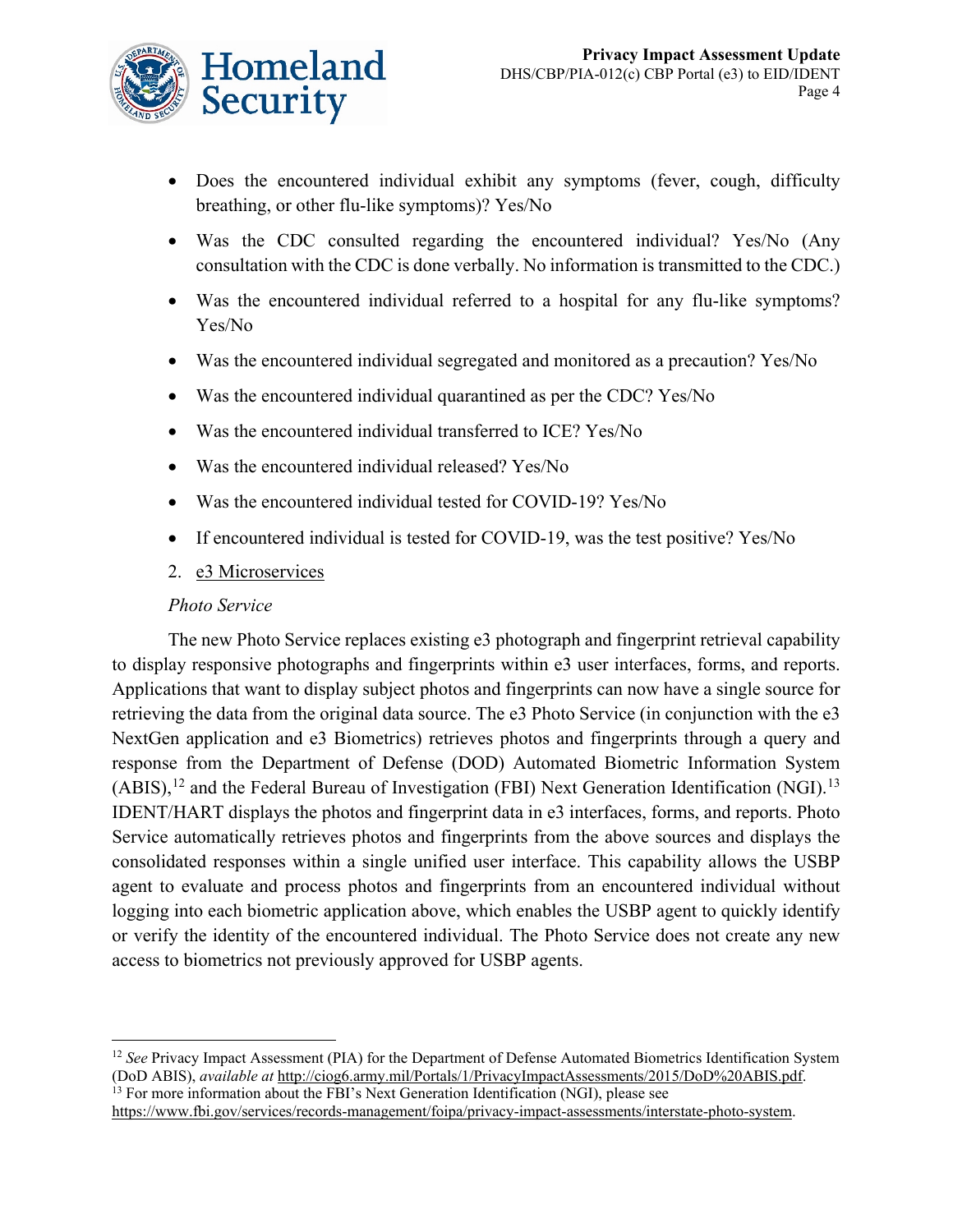

## *NCIC and NLETS Screening Services (NNSV) Service*

USBP agents are required to perform record checks during intake and processing of encountered individuals. The updated NNSV microservice provides e3 users with a single interface for retrieving National Crime Information Center (NCIC)<sup>[14](#page-5-0)</sup> data, such as criminal history, vehicle crossing data, and wants and warrants data. In addition, it enables e3 users to retrieve National Law Enforcement Telecommunication System (Nlets)<sup>[15](#page-5-1)</sup> data, such as driver's license data, driver history, and U.S. state wants and warrant data. USBP agents must have access to NCIC and Nlets to see the query/retrieve the results. CBP uses any derogatory information found during these queries to determine how to process the encountered individual, as well as to populate appropriate forms related to the individual. Derogatory data retrieved and matched to an individual in USBP custody is stored in e3.

#### *Medical Service*

The Medical Service microservice provides the e3 user with a single interface for viewing and sharing medical health information about individuals in custody. During the intake process, USBP agents use e3 to complete the *CBP Form 2500 – Alien Initial Medical Health Questionnaire* and COVID-19 Survey. The initial medical health information collected and stored in e3 is based on the USBP agent's observations and responses collected from the individual in custody.

CBP contract medical providers use the WebEOC Electronic Medical Records (EMR)<sup>[16](#page-5-2)</sup> board to collect medical health information and document treatments provided to individuals in CBP custody.

Using the Unified Immigration Portal (UIP),<sup>[17](#page-5-3)</sup> this Medical Service microservice enables USBP agents using e3 and CBP contract medical providers using the WebEOC EMR board to view the same initial medical health questionnaire (CBP Form 2500). The microservice automatically pushes all newly completed CBP Form 2500s and changes to existing CBP Form

<span id="page-5-0"></span><sup>14</sup> *See* DOJ/FBI/PIA: National Crime Information Center (NCIC), *available at* [https://www.fbi.gov/file](https://www.fbi.gov/file-repository/pia-ncic.pdf/view)[repository/pia-ncic.pdf/view.](https://www.fbi.gov/file-repository/pia-ncic.pdf/view)

<span id="page-5-1"></span> $\frac{15}{15}$  Nlets is a private not-for-profit corporation created by the 50 state law enforcement agencies. Nlets is a computerbased message switching system that links together and supports most state, local, and federal law enforcement, justice, and public safety agencies for the purpose of securely sharing and exchanging critical information. Entities using and sharing information through Nlets include states and territories within the United States, the District of Columbia, federal agencies with a justice component, select international agencies, and a variety of strategic partners that serve the law enforcement community. All of these entities work cooperatively to exchange data through Nlets.

<span id="page-5-2"></span><sup>16</sup> *See* U.S. DEPARTMENT OF HOMELAND SECURITY, U.S CUSTOMS BORDER PROTECTION, PRIVACY IMPACT ASSESSMENT FOR THE CBP WEB EMERGENCY OPERATIONS CENTER (WEBEOC), DHS/CBP/PIA-065 (2020), *available at* [https://www.dhs.gov/privacy-documents-us-customs-and-border-protection.](https://www.dhs.gov/privacy-documents-us-customs-and-border-protection)

<span id="page-5-3"></span><sup>17</sup> CBP is currently developing a PIA for the Unified Immigration Portal (UIP), which will be *available at*  [https://www.dhs.gov/privacy-documents-us-customs-and-border-protection.](https://www.dhs.gov/privacy-documents-us-customs-and-border-protection) The UIP provides agencies involved in the immigration process a means to view and access information from each of the respective agencies from a single view in real time as the information is entered into the source systems.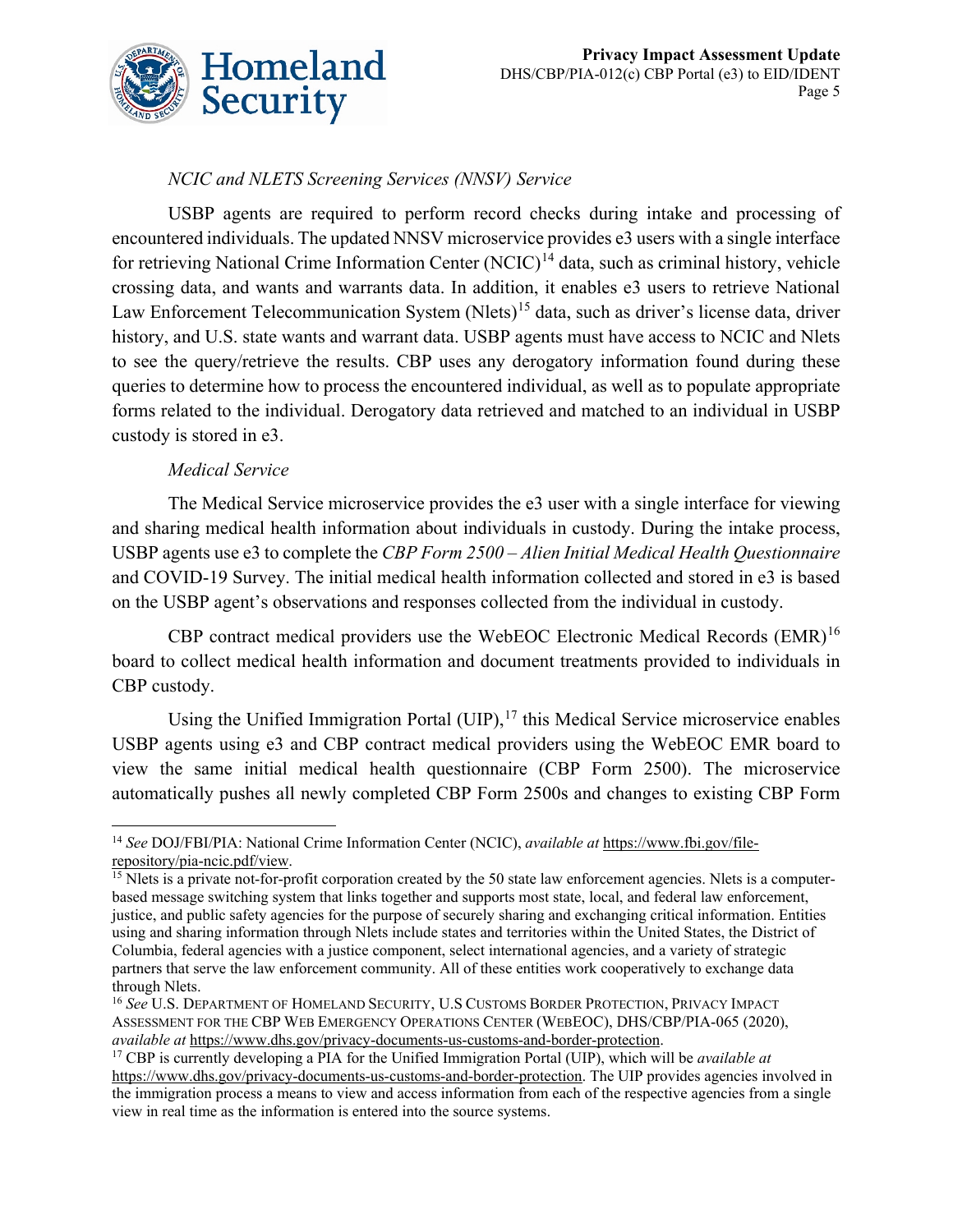

2500s to e3 or WebEOC EMR via the Unified Immigration Portal. UIP serves as the broker for sharing medical health information between WebEOC EMR, e3, and the CBP Unified Secondary (USEC) systems.<sup>[18](#page-6-0)</sup> This enables both the USBP agent and CBP contract medical provider to access the same data in near real-time.

## 3. Other Uses of e3 Data

USBP agents use e3 during the intake and processing of encountered individuals. During processing, the USBP agent collects biographic, biometric, past encounter, and criminal history information. This information is then used to generate the required immigration forms.

This section will discuss the use of electronic and digital signatures on e3-generated immigration forms; the review and approval process of these completed immigration forms; as well as the use of ICE's CAS to expedite the process of notifying ICE when CBP is ready to transfer custody of an unlawfully present individual. Besides the generation and collection of electronic signatures, no new information is collected or shared as a result of these enhanced processes.

## *Electronic Signature*

Before electronic signatures were available in e3, USBP agents had to complete the timeconsuming process of printing and signing multiple paper-based immigration or enforcement forms. Using the data input into e3 during the intake process, the USBP agent generated and then printed each relevant form for the subject. The subject, USBP agent, and the agent's first- and second-line supervisor ink signed each hard copy form. For immigration forms, the original signed forms were (and, will continue to be, through the new process) placed in the encountered individual's A-File. Copies of some immigration forms are provided to the encountered individual and may be provided to ICE or HHS when the individual is transferred from CBP's custody.

To decrease intake and processing time and increase cost savings, USBP will now use electronic and digital signatures for immigration and enforcement forms. Using a signature tablet, the encountered individual signs the immigration and enforcement forms. The USBP agent, as well as the agent's first- and second-line supervisors, will sign the immigration forms digitally using the credentials on their PIV cards to affix their digital signature. If the first- or second-line supervisor identifies an error (e.g., name misspelled, incomplete) on the immigration forms, the supervisor will return the immigration forms to the responsible USBP agent. The USBP agent will make the necessary correction using e3, and the encountered individual and USBP agent will sign the corrected immigration forms before repeating the supervisory review process. Electronic and digital signatures allow USBP agents to make corrections to immigration forms without having to

<span id="page-6-0"></span><sup>18</sup> *See* U.S. DEPARTMENT OF HOMELAND SECURITY, U.S CUSTOMS BORDER PROTECTION, PRIVACY IMPACT ASSESSMENT FOR UNIFIED SECONDARY, DHS/CBP/PIA-067 (2021), *available at* [https://www.dhs.gov/privacy](https://www.dhs.gov/privacy-documents-us-customs-and-border-protection)[documents-us-customs-and-border-protection.](https://www.dhs.gov/privacy-documents-us-customs-and-border-protection)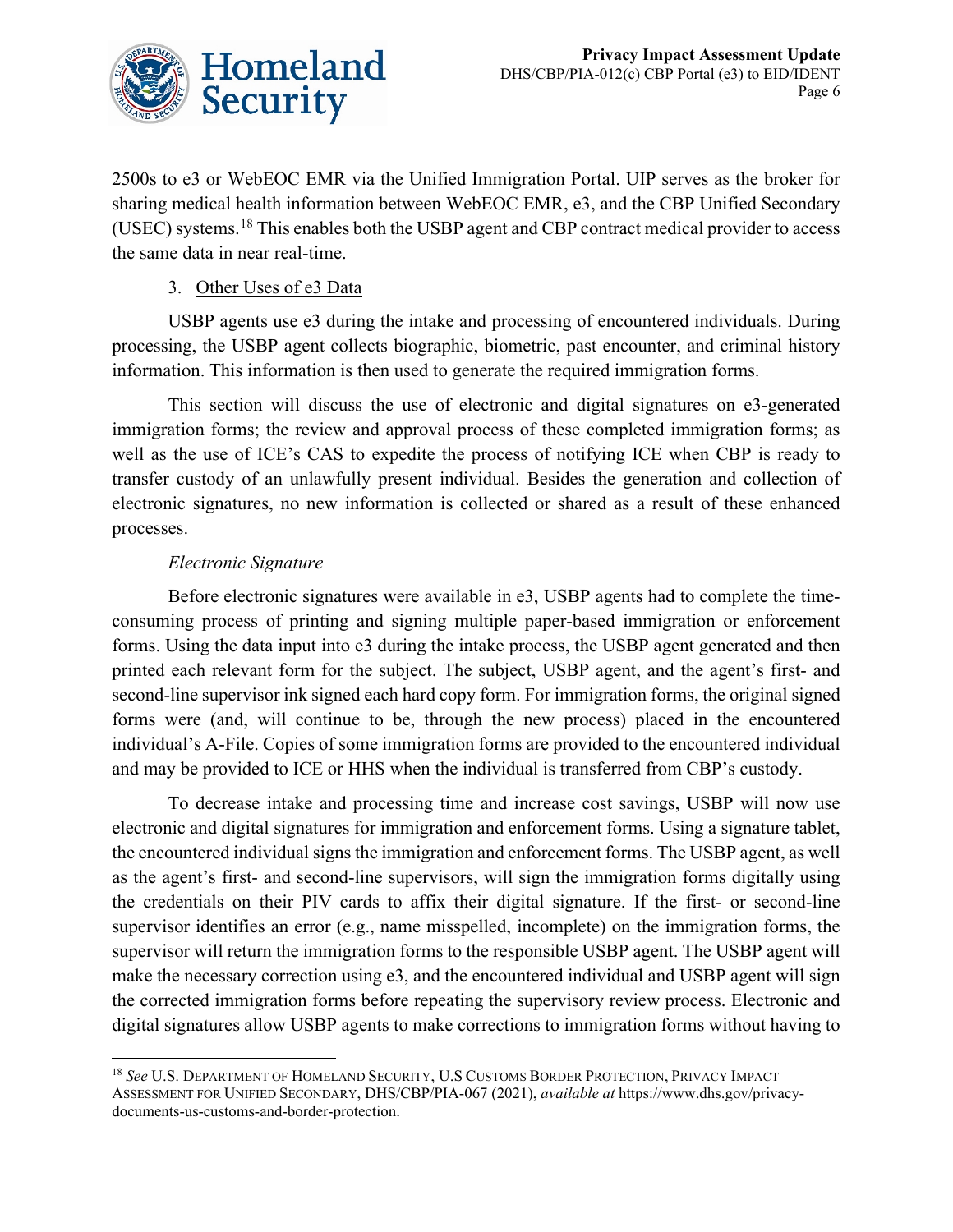

reprint forms for resigning. These efficiencies reduce the use and cost of paper, printer maintenance, and ink cartridges, as well as the potential for mishandling of sensitive personally identifiable information on hard copy forms. Once electronically and digitally signed, e3 generates the immigration forms in PDF format. The signed immigration forms (in PDF format) are stored in the backend "common object storage" database of the CBP Automated Targeting System  $(ATS).<sup>19</sup>$  $(ATS).<sup>19</sup>$  $(ATS).<sup>19</sup>$  Other DHS and federal government immigration stakeholders will be able to view these forms through their UIP access permissions.

As noted above, until DHS creates an electronic A-File solution, USBP agents will continue to generate hard copy forms to include in the individual's A-File by printing hard copies of the electronically and digitally signed immigration forms. As with the current process and depending on the immigration form, the individual may be provided a hard copy, as necessary, of the electronically and digitally signed immigration forms as well.

## *Review and Approval Portal (RAP)*

RAP provides a digital workflow for the review and routing of e3-generated forms. This process enables the USBP agent's first- and second-line supervisor to electronically review the forms and mark the forms complete. When fully developed, e3 will initiate the process via a web-service call to the Border Enforcement Coordination Network (BECN).<sup>[20](#page-7-1)</sup> RAP will provide the responsible USBP first- and second-line supervisors with the ability to view and comment on the completed and digitally signed forms. USBP first- and second-line supervisors may flag information that is incomplete, inaccurate, or inconsistent and send the form(s) back to the USBP agent for updating, re-signing, and routing back through RAP. The process enables the USBP Supervisor to request additional information. Once completed, hard copies of the completed and signed (contain both electronic and digital signatures) forms are printed and placed in the individual's A-File.

## *Case Acceptance System (CAS)*

Historically, CBP and ICE have relied on a manual paper and email-based process to transfer custody of individuals. When CBP is ready to transfer custody of an individual CBP will call ICE and send an email with relevant documentation. The ICE agent then decides if ICE can accept transfer of the individual. This is a very time intensive process which requires USBP agents to consolidate information from a variety of systems and, in the case of medical records, requires

<span id="page-7-0"></span><sup>19</sup> *See* U.S. DEPARTMENT OF HOMELAND SECURITY, U.S CUSTOMS BORDER PROTECTION, PRIVACY IMPACT ASSESSMENT FOR THE AUTOMATED TARGETING SYSTEMS (ATS), DHS/CBP/PIA-006 (2007 and subsequent updates), *available at* [https://www.dhs.gov/privacy-documents-us-customs-and-border-protection.](https://www.dhs.gov/privacy-documents-us-customs-and-border-protection)

<span id="page-7-1"></span><sup>&</sup>lt;sup>20</sup> BECN is USBP's solution to integrate and modernize its suite of applications to be used by USBP agents to plan, detect, classify, and visualize relevant border activity into a single mobile-first environment. PIAs for these applications *are available* at [https://www.dhs.gov/privacy-documents-us-customs-and-border-protection.](https://www.dhs.gov/privacy-documents-us-customs-and-border-protection)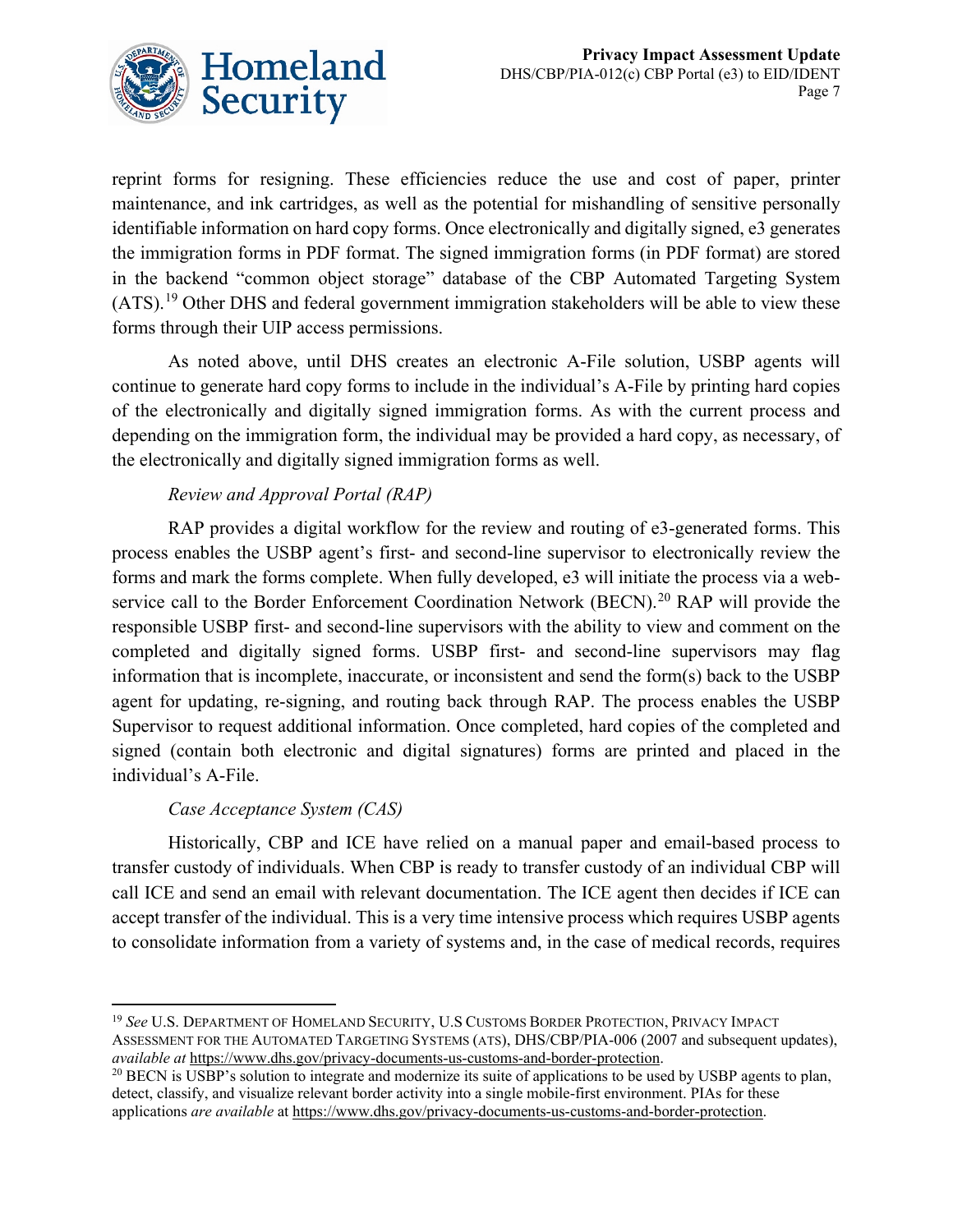

CBP to print out medical records from one system, sign them, and then scan them in so the agent can email them to ICE.

CAS was developed by ICE as part of the EID system to streamline the transfer of individuals from CBP custody into ICE custody. CAS does not involve the new transfer of information between CBP and ICE; rather it provides a more efficient transfer and reduction in manual, paper-based processes. CAS is integrated with CBP's UIP to view forms and information relevant for transfer. CBP users will upload relevant forms into CAS for review by ICE before ICE accepts transfer and custody of an individual.

CAS enables CBP to provide ICE with real-time notifications, upon completion of CBP's processing of encountered individuals. Once a USBP Agent completes processing in e3, they will flag the individual's processing as complete, which will let an ICE Enforcement and Removal Operations (ERO) officer, using UIP, know that there is a new case to review to determine whether ICE should accept the encountered individual into custody. Once an ICE-ERO officer knows CBP has completed a case, the ICE-ERO officer will use CAS to view the applicable records as well as the forms available in UIP. If the ICE-ERO officer determines the case is accepted, custody of the encountered individual is transferred from CBP to ICE, along with a hard copy of all immigration forms which have been placed in the individual's A-File. CBP and ICE are developing a process where e3 will directly communicate with CAS.

## **Privacy Impact Analysis**

## **Authorities and Other Requirements**

The legal authorities for CBP's collection, use, maintenance, and dissemination of information within the e3 portal have not changed since the original PIA in 2012 and updated PIAs in 2017 and 2020.<sup>[21](#page-8-0)</sup> The Border Patrol Enforcement Records (BPER) SORN<sup>[22](#page-8-1)</sup> covers CBP's collection of information on individuals whom it encounters, apprehends, detains, or removes in relation to border crossings, checkpoint operations, law enforcement actions, and other operations related to the enforcement of the Immigration and Nationality Act and related authorities. This information may include biographic, biometric, and geolocation data, as well as enforcementrelated information. The BPER SORN provides coverage for CBP's maintenance of records in e3.

## **Characterization of the Information**

CBP uses e3 to collect biographic and biometric data, encounter information, health condition and medication information, information related to border violence, and prosecution-

<span id="page-8-0"></span><sup>21</sup> *See sup*r*a* note 9.

<span id="page-8-1"></span><sup>22</sup> *See* DHS/CBP-023 Border Patrol Enforcement Records System of Records (BPER), 81 Fed. Reg. 72601 (October 20, 2016), *available at* [https://www.dhs.gov/system-records-notices-sorns.](https://www.dhs.gov/system-records-notices-sorns)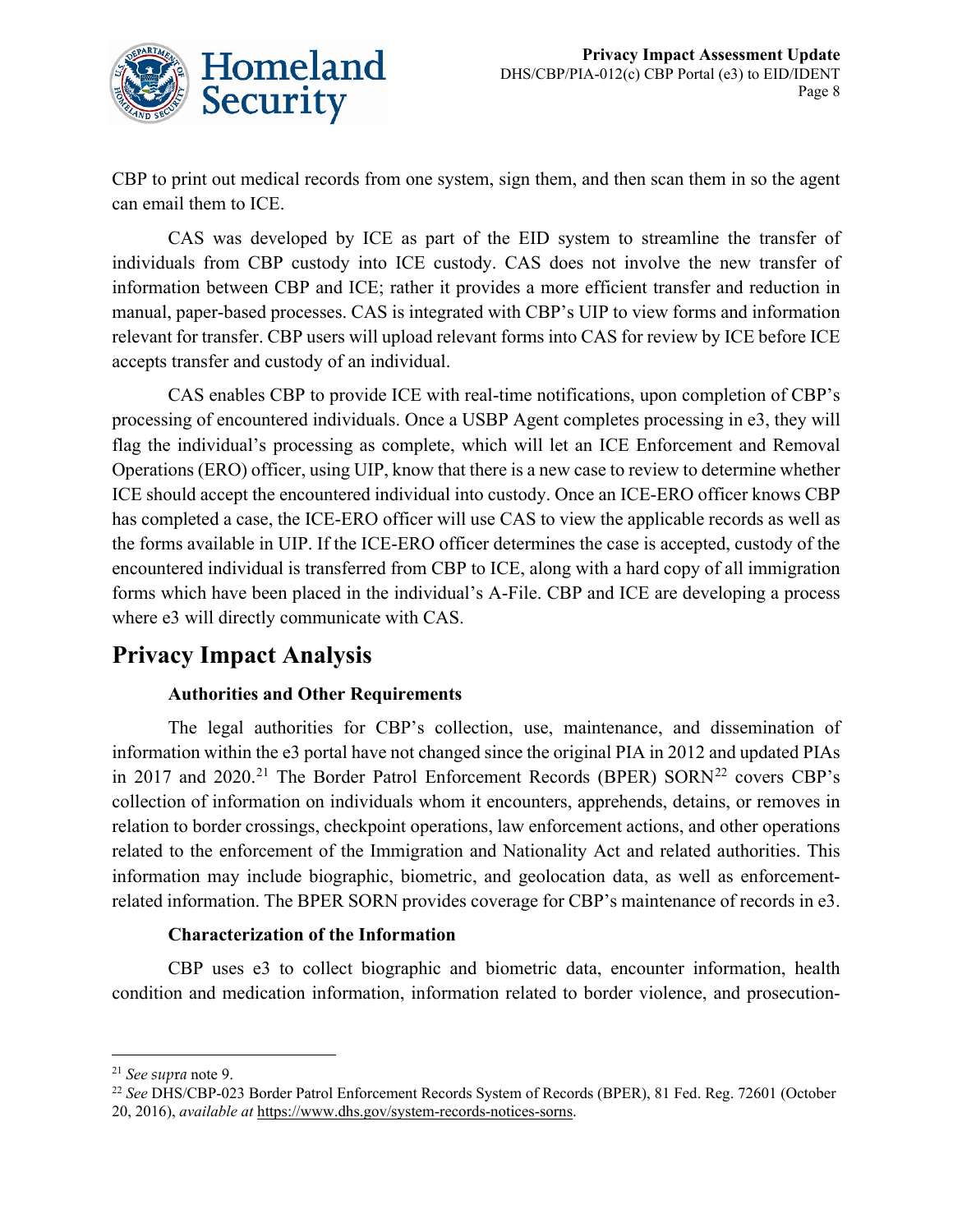

related data obtained from individuals during DHS enforcement encounters. A complete list of these data elements is available in the 2012, 2017, and 2020 e3 PIAs.

The only new PII collected, generated, or retained in association with the updates documented in this PIA are additional limited health information related to COVID-19 and electronic signatures placed on the immigration forms.

**Privacy Risk:** There is a risk of overcollection since USBP will print a copy of the electronically signed forms for the physical A-File, while also storing the electronic version in ATS.

**Mitigation:** This risk is partially mitigated. A hard copy of the electronically and digitally signed immigration forms will reside in both the A-File and online until such time as DHS creates an electronic A-File solution. While this new collection of electronic and digital signatures creates a new, electronic PDF copy of the immigration enforcement forms, it will also reduce the amount of hard copy forms printed, reviewed, discarded due to errors or typos, and re-printed. This minimizes the potential for loss or unauthorized use of personally identifiable information.

#### **Uses of the Information**

CBP's use of the information within e3 remains the same since the original PIA publication. CBP continues to process biographic, biometric, encounter, and border violence data through e3 in order to document CBP actions to ensure border security.

The recent enhancements to e3 help decrease the amount of time it takes a USBP agent to process an encountered individual and helps expedite the transfer of custody from CBP. However, the use of the information remains the same. In addition, USBP agents use the CBP Form 2500 and responses to the COVID-19 Survey to document health concerns and information about noncitizen unaccompanied children.

**Privacy Risk:** There is a risk that CBP could use individual health information for a purpose other than determining if additional medical attention is necessary.

**Mitigation:** This risk is partially mitigated. CBP will only share health information, including COVID-19 related information, with entities (i.e., CBP medical contractors, hospital, ICE-ERO, and HHS) who need the information to provide further care for the encountered individual. Additionally, access to e3 is limited to CBP personnel with an operational need to know and is not available to contract medical staff. All CBP personnel are required to complete privacy training which discusses proper uses and sharing of personally identifiable information.

## **Notice**

All persons that USBP encounters, including those attempting to enter the United States unlawfully as well as those who are otherwise subject to removal, are subject to data collection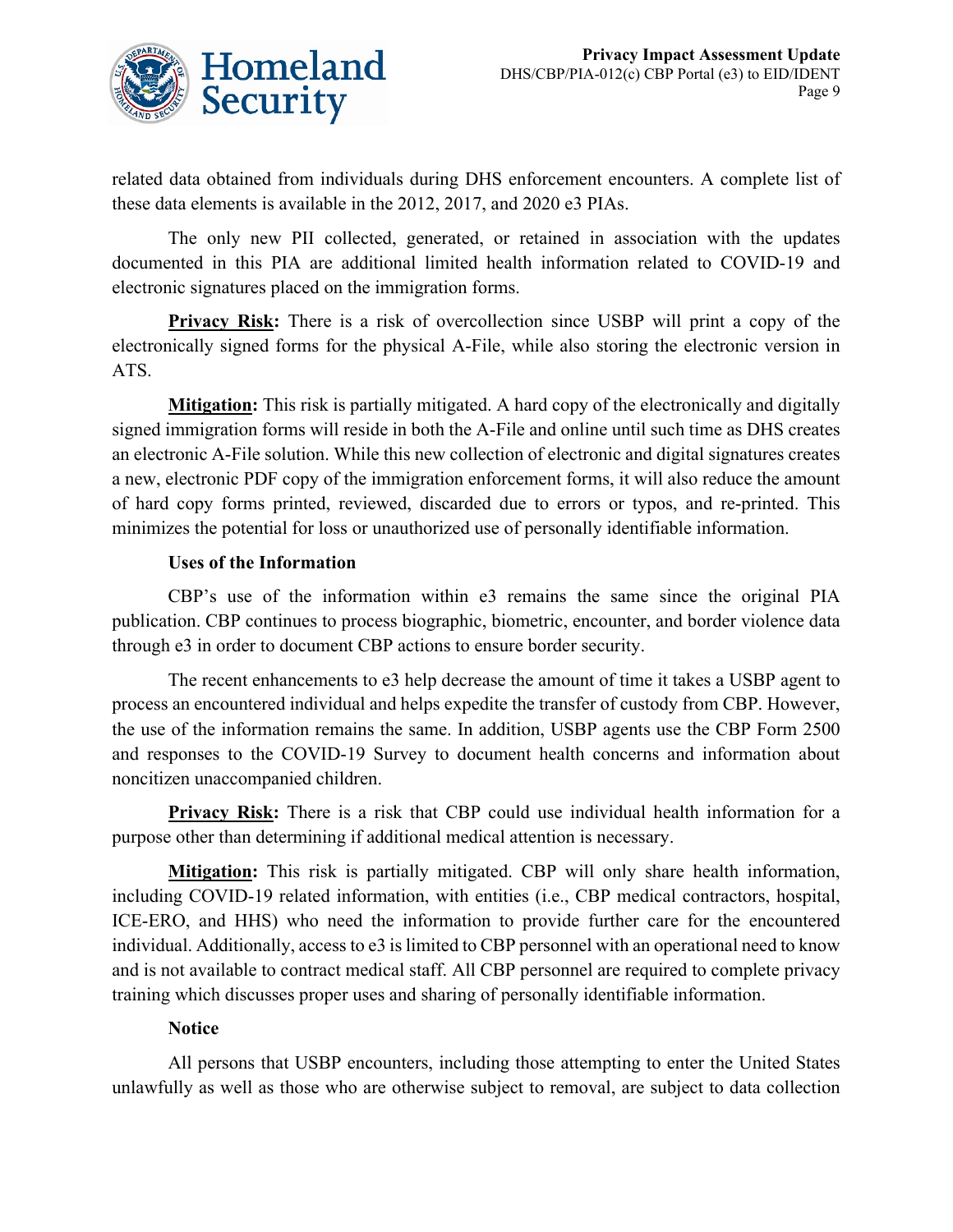

requirements and processes that include providing biometric data and the collection of limited medical health information. Operational and logistical considerations prevent individuals encountered between ports of entry from receiving advanced notice of the data collection. This PIA, as well as the BPER SORN,<sup>[23](#page-10-0)</sup> HART PIA,<sup>[24](#page-10-1)</sup> forthcoming UIP PIA,<sup>[25](#page-10-2)</sup> EID PIAs and related  $SORN<sub>1</sub><sup>26</sup>$  $SORN<sub>1</sub><sup>26</sup>$  $SORN<sub>1</sub><sup>26</sup>$  provides notice to all persons about these CBP collections.

During the electronic signature process, encountered individuals will be asked to sign immigration documents using a tablet. Encountered individuals will still be provided with the same immigration forms, with the only difference being the collection of an electronic signature instead of an ink signature.

**Privacy Risk:** There is a risk that encountered individuals are not aware that COVID-19 related health information is being collected.

**Mitigation:** This risk is mitigated. Unless the subject is unconscious or unable to provide his or her own medical information, the encountered individual provides all health and medical screening responses to USBP directly. USBP agents screen the individual using the questionnaire and document the encountered individual's responses at the time of the conducting the initial health screening. The risk is further mitigated by the publication of the PIA update.

## **Data Retention by the Project**

There are no changes to data retention as a result of this update. CBP will retain the data it collects in e3 for 75 years. Electronically and digitally signed completed immigration forms are stored consistent with the existing retention schedule for the A-File.

**Privacy Risk:** There is a risk that health information is stored for longer than necessary.

**Mitigation:** This risk is mitigated. CBP continues to store the data used to prepopulate the electronic form in e3 (specifically EID) for 75 years. Storing these records for a long period of time is necessary to provide CBP the ability to view previous health information if it encounters the individual again and may assist in providing future care.

## **Information Sharing**

Besides the electronic and digital signatures on the immigration forms, there are no changes to information being shared as a result of this update. USBP has always shared this information with ICE, HHS, and other stakeholders as part of the immigration enforcement process. The only differences are that the signatures will now be captured electronically and copies of the signed PDF immigration forms may be viewed online by CBP and ICE-ERO via UIP.

<span id="page-10-0"></span><sup>23</sup> *See supra* note 20.

<span id="page-10-1"></span><sup>24</sup> *See supra* note 2.

<span id="page-10-2"></span><sup>25</sup> *See supra* note 17.

<span id="page-10-3"></span><sup>26</sup> *See supra* note 1.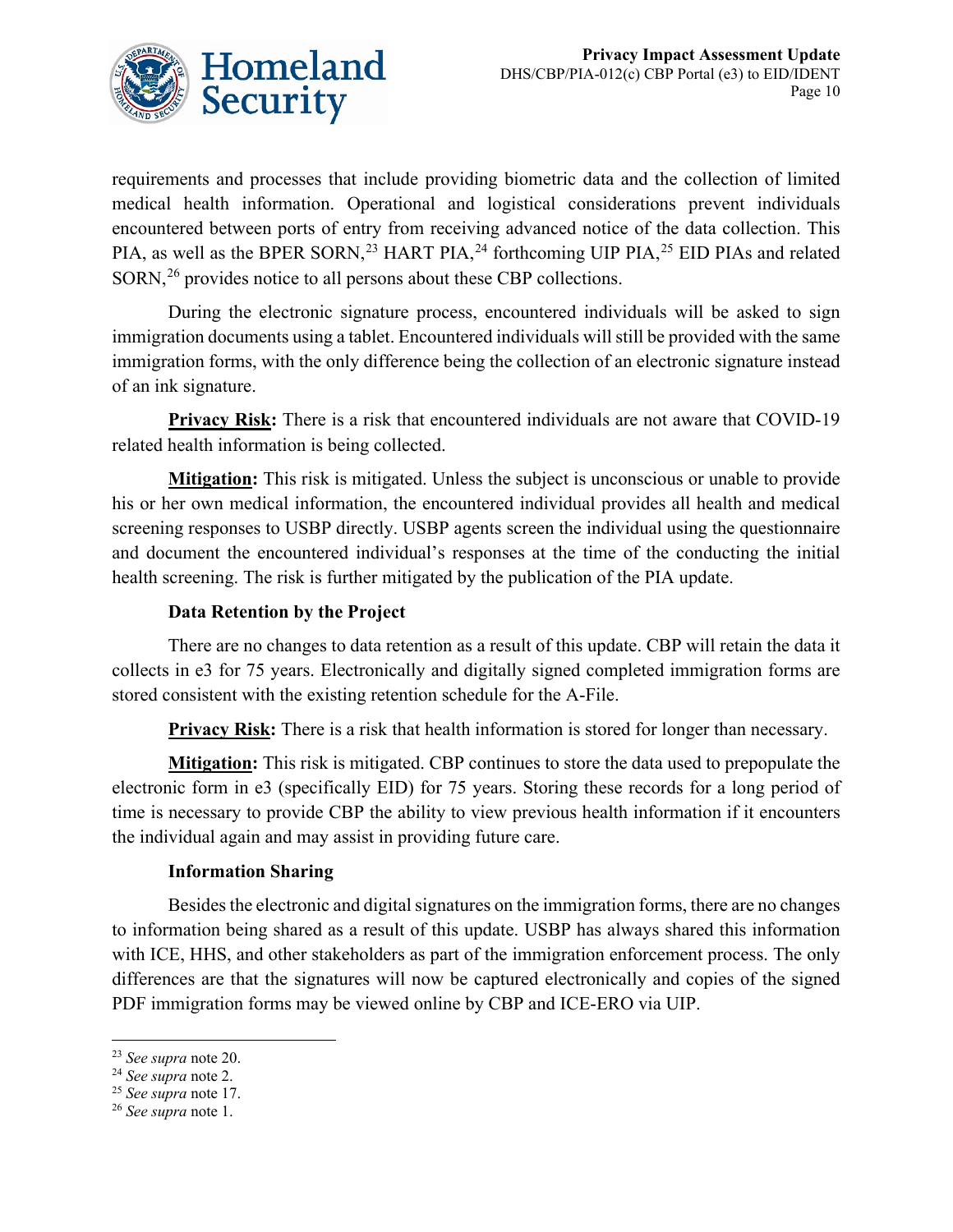

**Privacy Risk:** There is a risk that individual health information could be improperly shared outside of DHS.

**Mitigation:** This risk is partially mitigated. CBP mitigates this risk by limiting the sharing of COVID-19 information to ICE-ERO and HHS only. ICE-ERO personnel with an operational need to know may access the electronic form, which is stored in EID. While not mandatory, a hard copy of the form may be provided to HHS when an unaccompanied child is transferred to HHS care. In addition, as with all medical information about individuals in USBP custody, USBP may share information as needed to provide medical care or with local health authorities if required, consistent with the published BPER SORN.

## **Redress**

There are no changes to redress as a result of this update.

#### **Auditing and Accountability**

There is no change to auditing and accountability as a result of this update.

## **Responsible Officials**

Courtney T. Ray Acting Director Strategic Planning and Analysis Directorate U.S. Border Patrol U.S. Customs and Border Protection (202) 344-1446

Debra L. Danisek Privacy Officer Privacy and Diversity Office Office of the Commissioner U.S. Customs and Border Protection Privacy.CBP@cbp.dhs.gov

## **Approval Signature**

Original signed copy on file with the DHS privacy office.

Lynn Dupree Chief Privacy Officer U.S. Department of Homeland Security

 $\overline{\phantom{a}}$